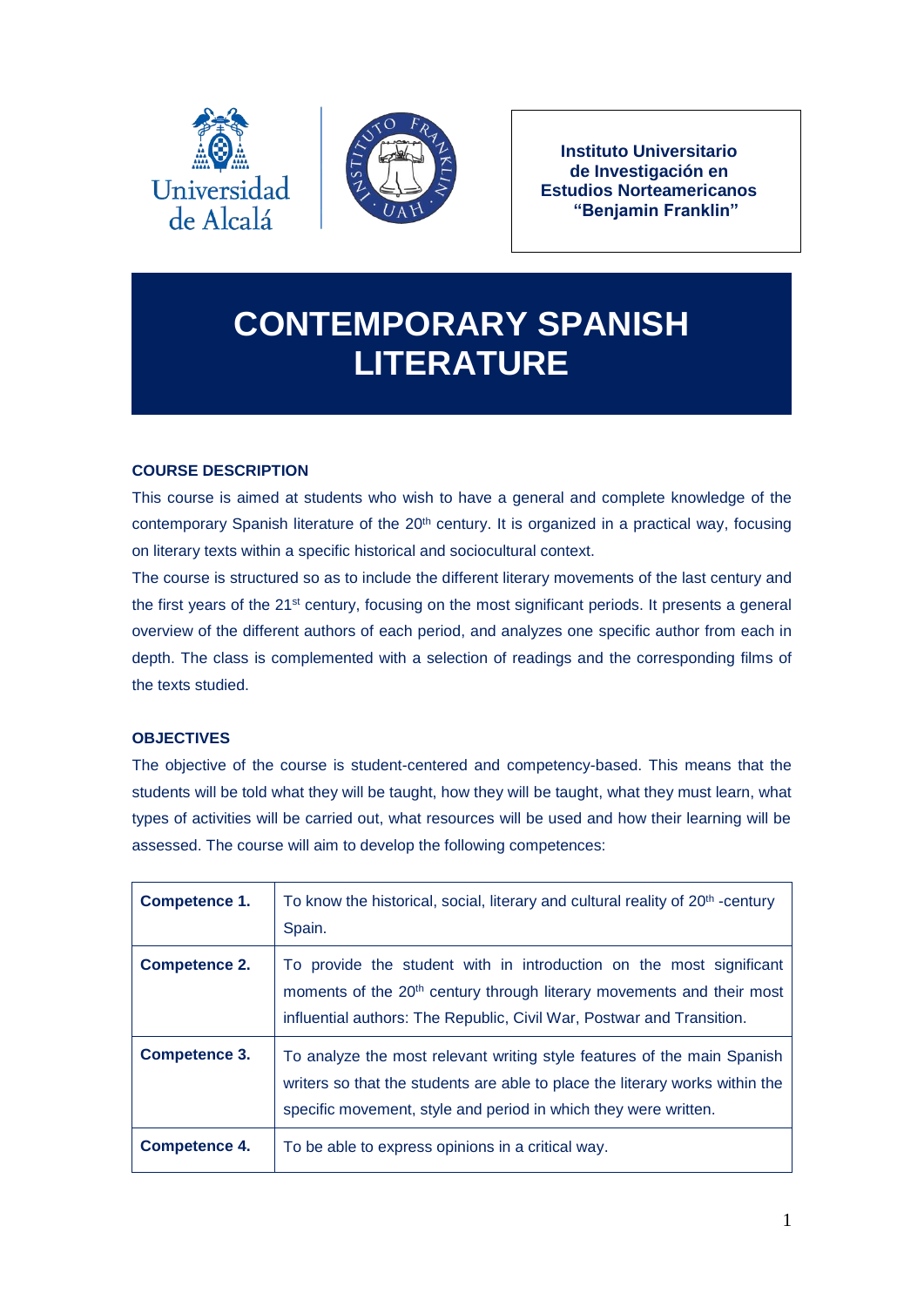| <b>Competence 5.</b> | To argue ideas and texts in a critical way.                                     |  |  |
|----------------------|---------------------------------------------------------------------------------|--|--|
| <b>Competence 6.</b> | To present and defend knowledge both orally and in writing.                     |  |  |
| <b>Competence 7.</b> | To acquire a global and linear knowledge of contemporary Spanish<br>literature. |  |  |

## **METHODOLOGY**

Contextual explanations will be given in order to set the time and place for the topics that will be discussed in class. Due to the duration of the course, the texts that will be analyzed in greater depth will also be complemented with films. This will allow us to move forward more quickly and to comment in detail not only the plot, but also the adaptations on screen considering the periods in which they was filmed. Our goal is to achieve meaningful learning of the content. Thus, in order to use a flexible methodology it will be very important to rely on students' ideas too. Students' diverse profile is expected, so, when necessary, individual adaptations will also be made.

The following methodological strategy will be used:

- Students must read, before the actual class, the texts indicated for that day, so that they can follow the theoretical explanations without too much difficulty.
- At the beginning of the session we will make a brief theoretical introduction of the concepts that we are going to discuss, trying to relate them to the previous knowledge of each student.
- Some of the texts will be complemented with films.
- Audiovisual materials and music will also be included, especially from the period of *Movida Madrileña*.
- Once this information has been assimilated, the students will have to put it into practice using texts selected by the Professor. These texts have been selected by the Professor; however, suggestions from the students are welcome.
- Finally, conclusions will be drawn and a comparison will be made considering other authors and international literature.

# **PREPARING FOR CLASS**

Students must prepare and complete the tasks before each class as indicated in the schedule so that the class runs smoothly. Homework is very important because it will allow the students to anticipate the class. This task is fundamental as it will enhance their ability to follow the pace of the class, by helping them to understand what they learned. In fact, this method will be used to help students get used to the text or texts that will be analyzed in class as well as to the terminology, before actually going to class.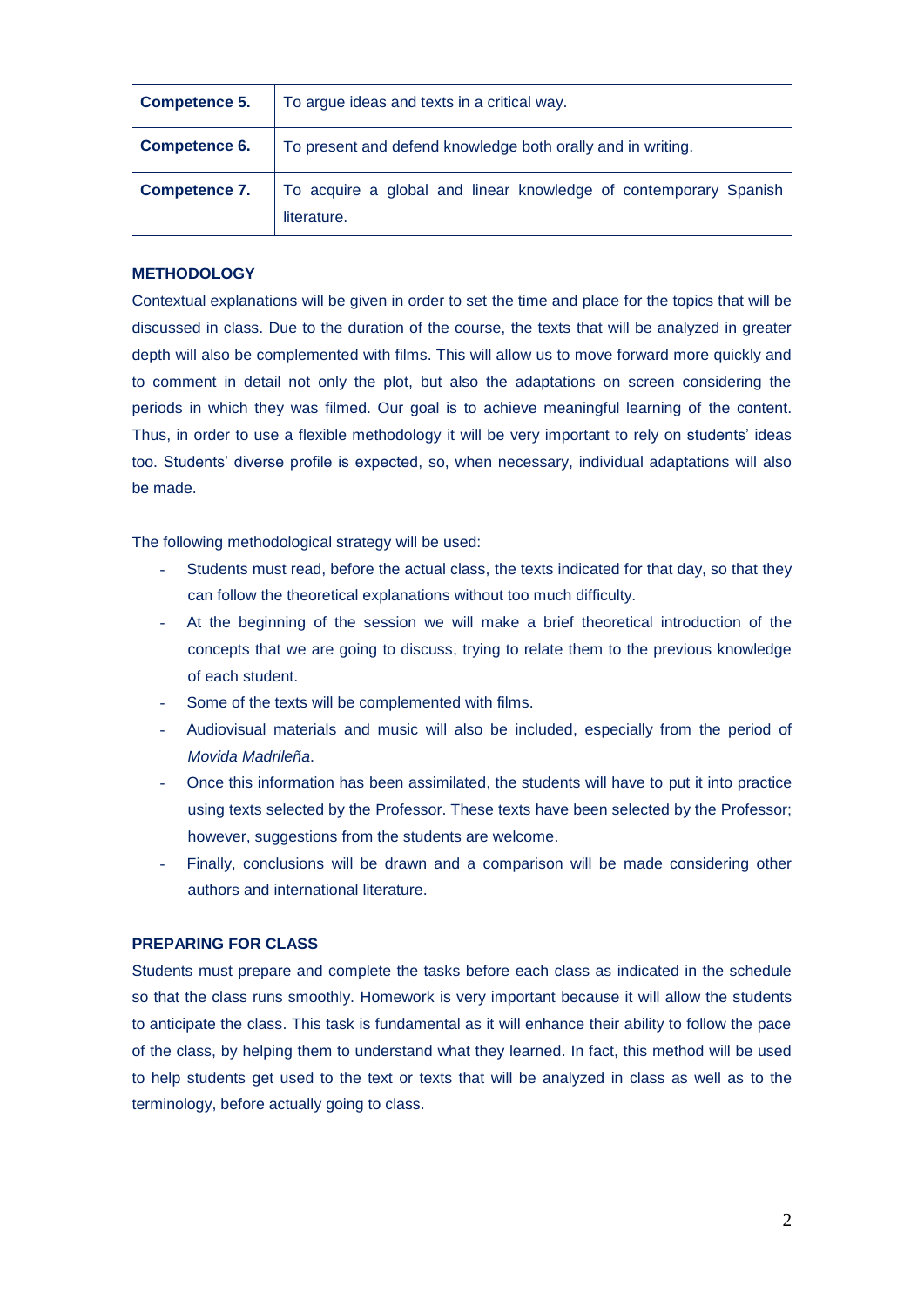# **EVALUATION**

The evaluation procedures that will be used will attempt to combine different elements in order to make sure that all the students can develop their skills. Ongoing student work will be the main criterion of the evaluation. Consequently, the overall assessment will be based on the following aspects:

- **Class participation:** It must be active, that is to say, the student should not only ask questions but also make comments and analyze literary texts in groups or individually. **10%**
- **Complementary activities:** An adaptation of the literary work *Bodas de Sangre* must be prepared as a micro theater in groups. In fact, each group will have to present a microfilm, which we will watch together on the last day of class. This aspect is worth **15%** of the final grade.
- **Oral presentations:** Students will make a presentation of a short story from Manuel Rivas the collection of short stories, *¿Qué me quieres, amor?,* in groups **15%**
- First Exam (midterm): The exam will focus on topics from the first module of the course - Generation of 98 and Generation of 27 **(30 %)**
- **Second Exam (final):** At the end of the course and it will not be cumulative **- (30%)** Postwar, Transition and New narratives.

**For any attempt of copying or of plagiarism in the exam or any of the activities described, the student will fail the course (grade 0) and he/she will not have the right to any kind of remedial exams.**

#### **ATTENDANCE**

Class attendance is MANDATORY. If the student is absent for more than the allowed limit (**one class absence in the July program**), the final grade will reflect a decrease of **10 points** for each non-attendance that has not been excused by a doctor's certificate or by your Program Director. It is the individual responsibility of the student to make up for any missed content about the subject taught in class the day the student was absent.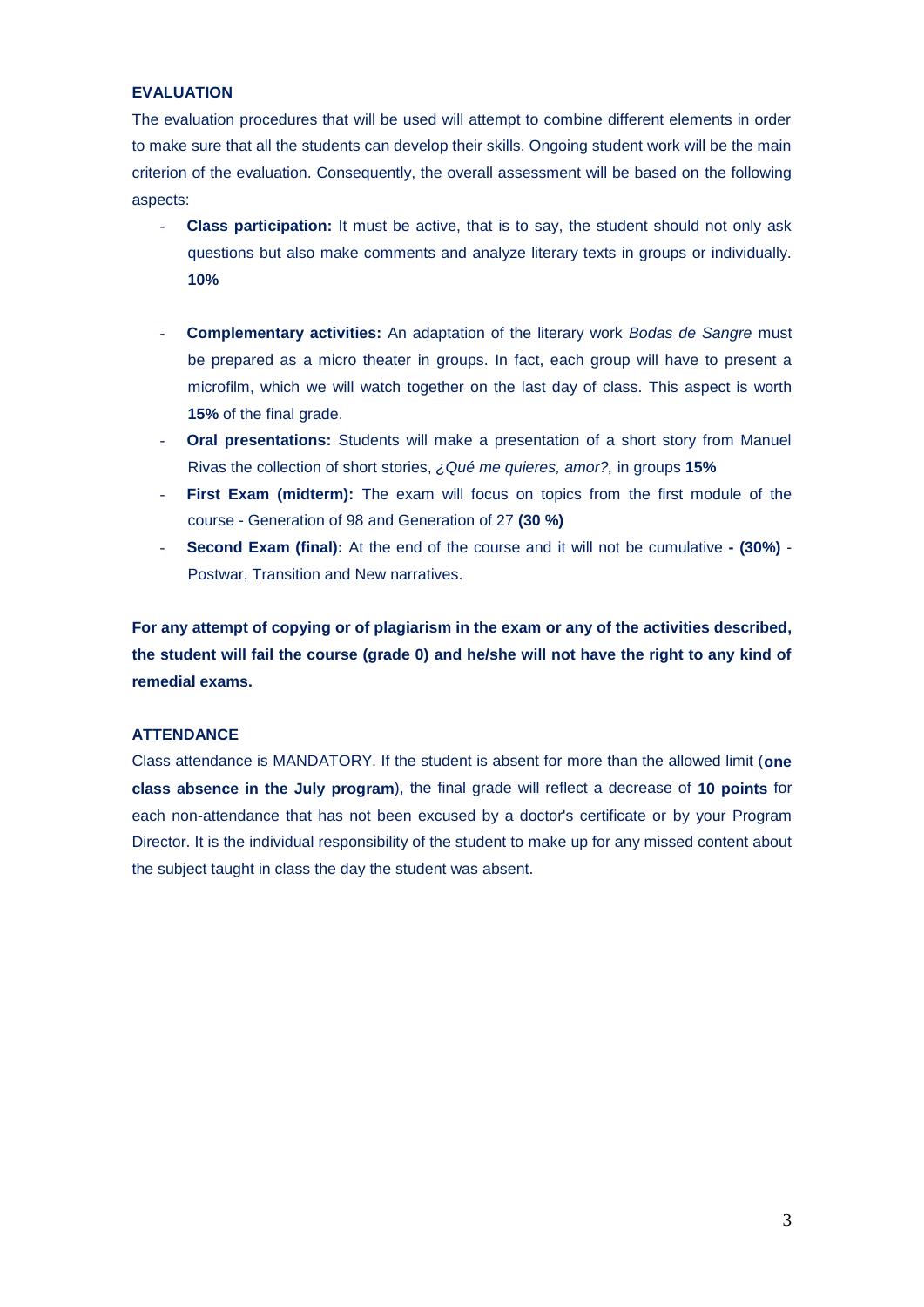| <b>CLASS SCHEDULE</b>                                                                                           |                                                                                              |  |  |
|-----------------------------------------------------------------------------------------------------------------|----------------------------------------------------------------------------------------------|--|--|
| <b>TOPIC</b>                                                                                                    | <b>ASSIGMENTS</b>                                                                            |  |  |
| Overview of the course syllabus. Introduction to<br>the course.<br>The turn of the century                      |                                                                                              |  |  |
| The Republic. Generation of 98; La Residencia<br>de Estudiantes and la Residencia de Señoritas                  | Ortega y Gasset: España Invertebrada -<br>selections<br>María de Maeztu: Lo que Pedimos      |  |  |
| Antonio Machado                                                                                                 | Antonio Machado: Selected poems                                                              |  |  |
| Federico García Lorca                                                                                           | Selected poems (Romancero Gitano, Poeta en<br>Nueva York)<br>Introduction to Bodas de Sangre |  |  |
| Federico García Lorca                                                                                           | Film: La Novia                                                                               |  |  |
| Comment on the film and comparing with Bodas<br>de Sangre                                                       |                                                                                              |  |  |
| Midterm exam                                                                                                    |                                                                                              |  |  |
| The Spanish Civil War:<br>Social hyperrealism                                                                   | Answer questions                                                                             |  |  |
| The sons of the Civil War: Carmen Laforet, Ana<br>María Matute, hermanos Goytisolo.<br>The exile: Manuel Lamana | Carmen Laforet: Selections from Nada<br>Manuel Lamana: Selections from Otros<br>hombres      |  |  |
| Film: Los años Barbaros                                                                                         | Manuel Lamana: Selections from Otros<br>hombres                                              |  |  |
| Comments on the film and the book                                                                               |                                                                                              |  |  |
| The Transition, the movement "Movida<br>Madrileña", music, cinema and new literary<br>tendencies                | Almudena Grandes: Women models<br>"Amor de madre"<br>Submission of microfilm                 |  |  |
| Women's novels: Almudena Grandes<br>Manuel Rivas: ¿ qué me quieres, amor?                                       | Selections of short stories by Manuel Rivas                                                  |  |  |
| Oral presentations                                                                                              |                                                                                              |  |  |
| <b>FINAL EXAM</b>                                                                                               |                                                                                              |  |  |